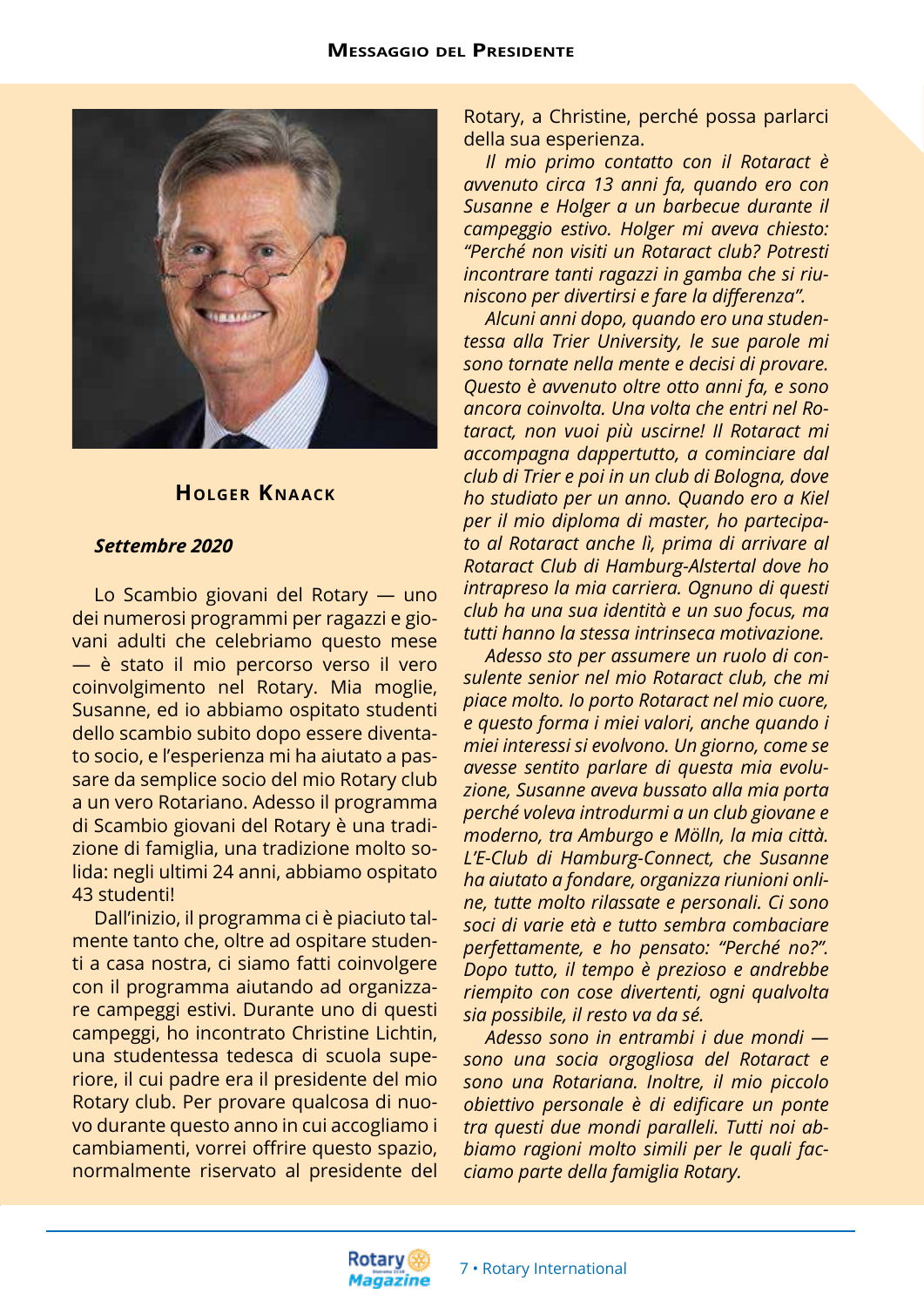Abbiamo dovuto persistere per convincere Christine a diventare socia del Rotary, ma ne è veramente valsa la pena. È un nostro dovere fare questo tipo di sforzi con i giovani partecipanti ai programmi e con i Rotaractiani per tenerli nella famiglia Rotary. Mi auguro che siate ispirati da Christine e dalla sua storia. Sta ad ognuno di noi assicurare che altri giovani come Christine possano sperimentare i tanti modi in cui *Il Rotary crea opportunità* per noi e per le persone di cui ci occupiamo.

### **Holger Knaack**





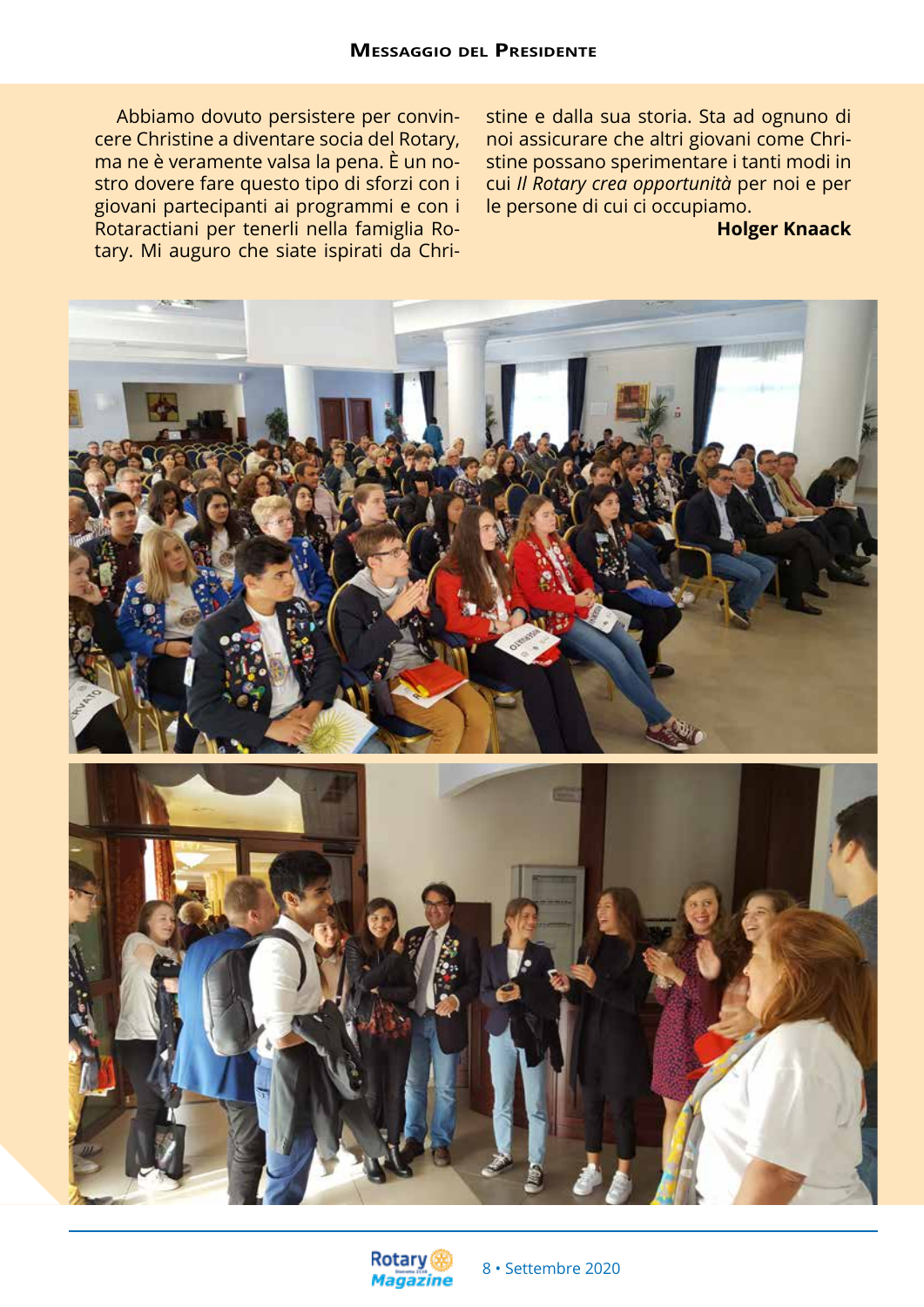

## **Holger Kna ack**

#### *Septemper 2020*

Rotary youth exchange — one of the many programs for youths and young adults that we celebrate this month — was my path into true engagement in Rotary. My wife, Susanne, and I began hosting exchange students soon after I joined, and the experience helped me go from simply being a member of my Rotary club to being a true Rotarian. Now Rotary Youth Exchange is a family tradition, and a strong one: Over the past 24 years, we have hosted 43 students!

From the start, we loved it so much that, in addition to hosting students in our home, we became involved with the program by helping to organize student summer camps. During one such camp, I met Christine Lichtin, who was a German high school student at the time and whose father is a past president of my Rotary club. To try something new during this year of embracing change, I am turning this space, normally reserved for the president of Rotary, over to Christine so she can share her story.

*My first contact with Rotaract was about 13 years ago, when I was with Susanne and Holger at a barbecue for the summer youth camp. Holger turned to me and said: "Why don't you visit a Rotaract club? You'll meet a lot of great young people who come together to have fun and to make a difference."*

*A few years later, when I was at Trier University, his words came back to me and I decided to give it a try. That was more than eight years ago, and I'm still at it. Once you are in Rotaract, you just don't want to get out. Rotaract has accompanied me everywhere, starting with the Trier club and then on to a club in Bologna, Italy, during the year I studied there. When I was in Kiel for my master's degree, I got involved with Rotaract there before landing at the Rotaract Club of Hamburg-Alstertal as I began my career. Each of those clubs has its own identity and focus, but all have the same intrinsic motivation.*

*I am now taking on a senior advisory role in my Rotaract club, which I really enjoy. I carry Rotaract in my heart, and it shapes my values, even as my interests evolve. One day, as if she had sensed this evolution, Susanne knocked on my door, wanting to introduce me to a young, modern Rotary club located between Hamburg and Mölln, my hometown. The E-Club of Hamburg-Connect, which Susanne helped charter, holds e-meetings, all of them very relaxed and personal. With members of different ages, everything just seemed to fit, so I thought, why not try it out? After all, time is precious and should be filled with fun whenever possible; the rest happens by itself.*

*Now I am in both worlds — a proud member of Rotaract and a Rotarian. And my small personal goal is to build a bridge between these two parallel worlds. All of us have very similar reasons for being part of the Rotary family.*

It took some persistence to persuade Christine to become a member of Rotary, but it was well worth the effort. It is our